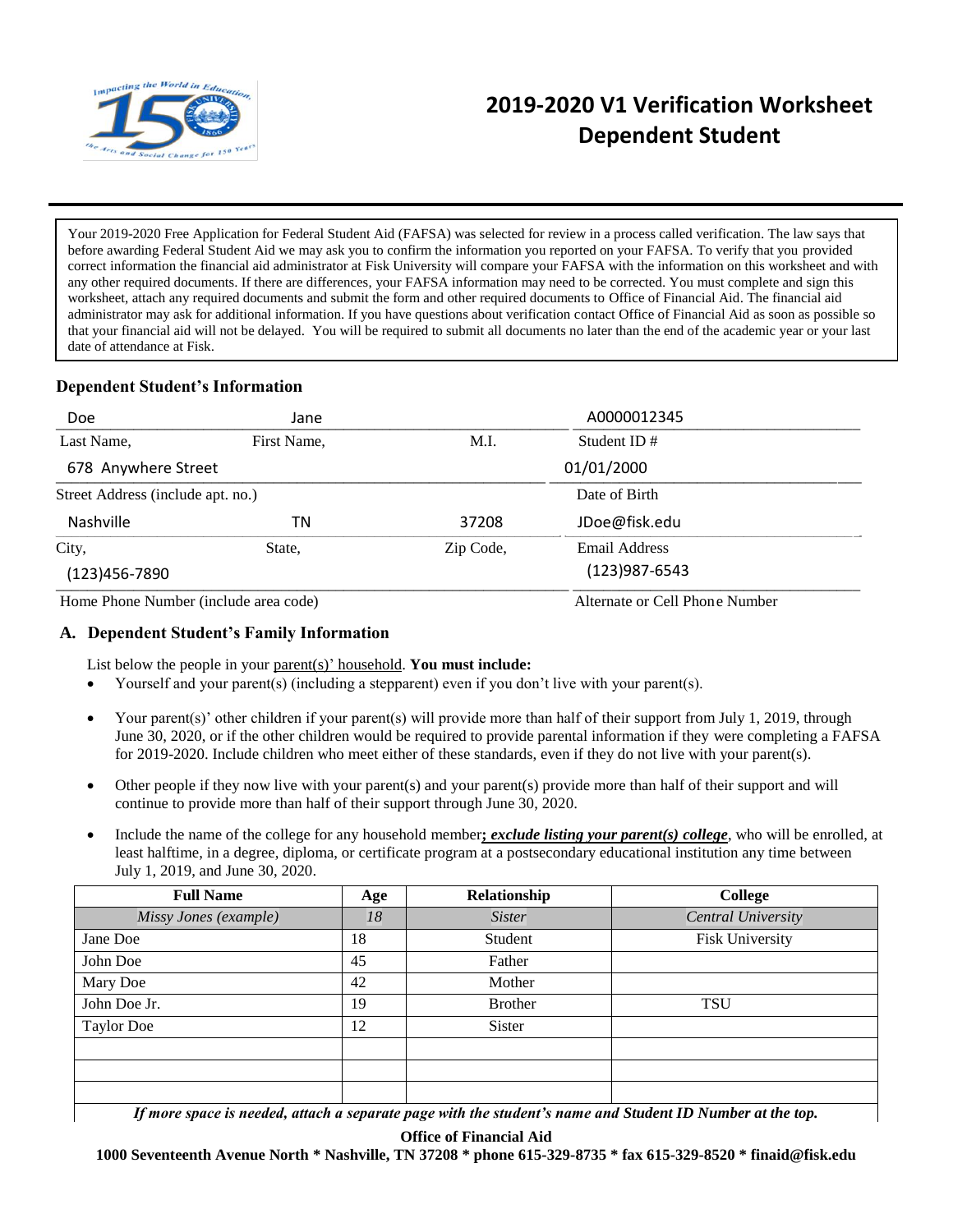# **B. Dependent Student AND Parent's Income Information to Be Verified**

1. **TAX RETURN FILERS** - *The best way to verify income is by using the IRS Data Retrieval Tool that is part of FAFSA on the Web. If the student and/or parents have not already used the tool, go to FAFSA.gov, log in to the student's FAFSA record, select "Make FAFSA Corrections," and navigate to the Financial Information section of the form. From there, follow the instructions to determine if the student and/or parents are eligible to use the IRS Data Retrieval Tool to transfer 2017 IRS income tax information into the student's FAFSA. It takes up to two weeks for IRS income information to be available for the IRS Data Retrieval Tool for electronic IRS tax return filers, and up to eight weeks for paper IRS tax return filers.*

#### **Student Section - Check only ONE box from below if you filed a 2017 tax return.**

☐ Check **here if you used, or will use**, the IRS Data Retrieval Tool to transfer your tax information to your FAFSA.

□ Check here if you did not use the IRS Data Retrieval Tool. Attach a copy of your IRS Tax Return Transcript to this form. Contact the IRS at<http://www.irs.gov/Individuals/Get-Transcript> or 1-800-908-9946 to request a copy of your 2017 IRS Tax Return Transcript.

## **Parent Section - Check only ONE box from below if you filed a 2016 tax return.**

☒ Check here if your parent(s) filed a 2017 tax return **and used, or will use**, the IRS Data Retrieval Tool to transfer their tax information to your FAFSA, **skip to section C.**

☐ Check here if your parent(s) filed a 2017 tax return but **did not use** the IRS Data Retrieval Tool. Attach a copy of your parent(s) IRS Tax Return Transcript to this form. Contact the IRS at<http://www.irs.gov/Individuals/Get-Transcript> or 1-800-908-9946 to request a copy of your parent(s) 2017 IRS Tax Return Transcript, **skip to section C.**

# 2. **NONFILERS**

#### **Student Section - Check only ONE box from below if you DID NOT file a 2017 tax return; list every employer even if they did not issue an IRS W-2 form. Do not fill this section out if you filed taxes for 2017.**

 $\boxtimes$  The student was not employed and had no income earned from work in 2016.

□ The student was employed in 2017 and has listed below the names of all the student's employers, the amount earned from each employer in 2017 even if they did not receive an IRS W2 form, and whether an IRS W-2 form is attached. Attach copies of all 2017 IRS W-2 forms issued to the student by employers.

| <b>Student Employer's Name</b>                                                                            | 2016 Amount Earned | <b>Check if W-2 Attached</b> |
|-----------------------------------------------------------------------------------------------------------|--------------------|------------------------------|
| Suzy's Auto body Shop (example)                                                                           | $$2,000$ (example) |                              |
|                                                                                                           |                    |                              |
|                                                                                                           |                    |                              |
| If mans grass is needed, attach a conquista noos with the studently nome and Ctudent ID Number of the top |                    |                              |

*If more space is needed, attach a separate page with the student's name and Student ID Number at the top.*

## **Parent Section - Check only one box from below if you did not file a 2017 tax return; list every employer even if they did not issue an IRS W-2 form. Do not fill this section out if you filed taxes for 2017.**

 $\Box$  The parent(s) was not employed and had no income earned from work in 2017.

 $\Box$  The parent(s) was employed in 2017 and has listed below the names of all the parent's employers, the amount earned from each employer in 2017 even if they did not receive an IRS W2 form, and whether an IRS W-2 form is attached. Attach copies of all 2017 IRS W-2 forms issued to the parent(s) by employers.

| <b>Parent(s) Employer's Name</b> | <b>Belongs To:</b>   | <b>2017 Amount Earned</b> | Check if W-2    |
|----------------------------------|----------------------|---------------------------|-----------------|
|                                  | <b>Mother/Father</b> |                           | <b>Attached</b> |
| Suzy's Auto body Shop (example)  | Father (example)     | $$2,000$ (example)        |                 |
|                                  |                      |                           |                 |
|                                  |                      |                           |                 |